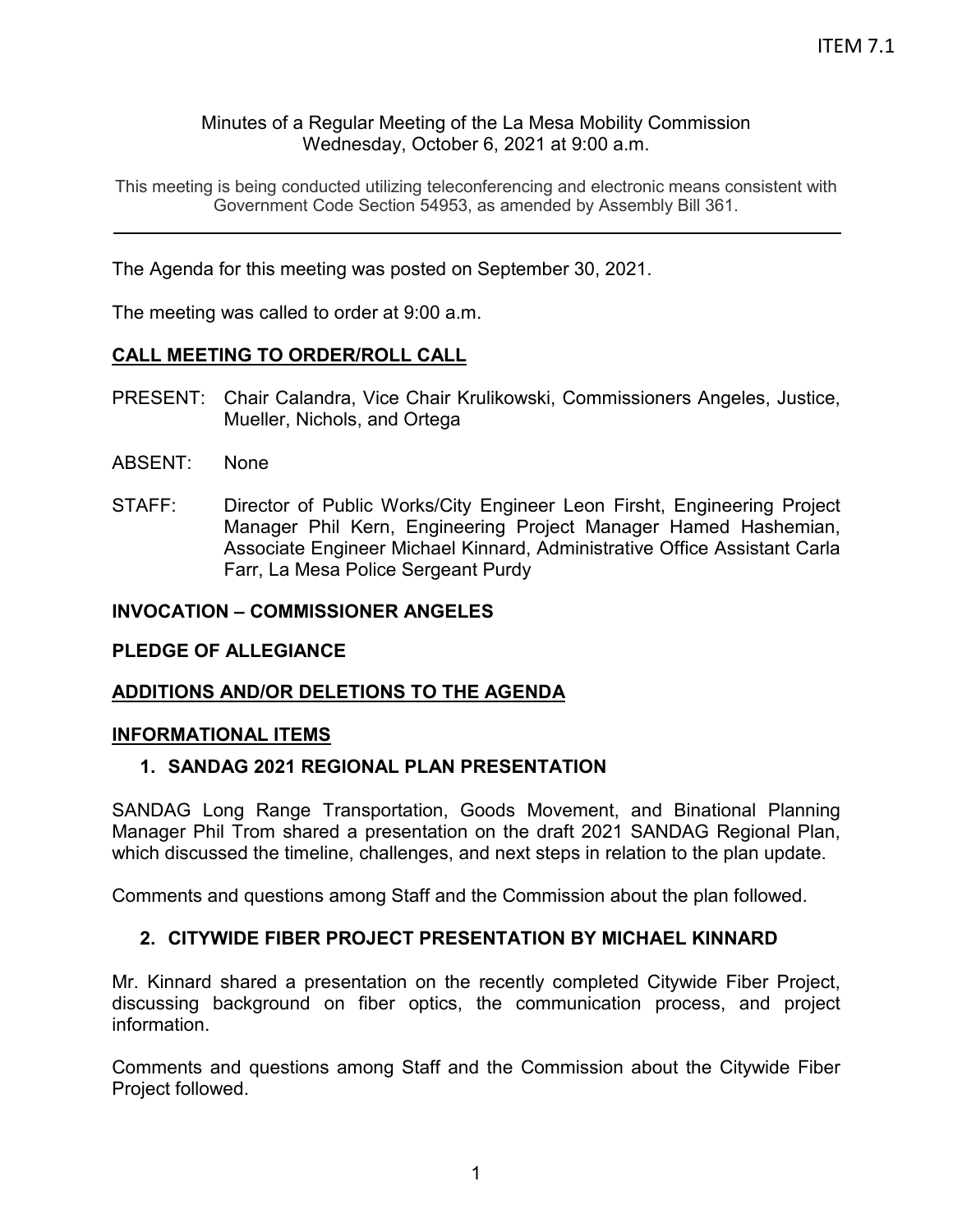#### **3. VISION ZERO (ATTACHMENT) a. CIP PROJECTS**

## **b. GRANTS AND APPLICATIONS**

Mr. Firsht provided an updated Vision Zero spreadsheet; outlining the current CIP projects, grants, and applications with more detail, including descriptions and status.

Discussion among Staff and the Commission about the CIP projects and grant applications followed.

### **PUBLIC COMMENTS – (TOTAL TIME – 15 MINUTES)**

NONE

### **NEW BUSINESS (ACTION)**

### **4. REQUEST TO REMOVE TIMED PARKING**

- **a. 2 HR PARKING – 8665 LA MESA BLVD.**
- **b. 1 HR PARKING – 8654-8656 LA MESA BLVD.**

Mr. Firsht provided a staff report highlighting the request background, issues, Municipal Code section 12.44.010 – .040, and Staff's recommendation.

Comments and questions among Staff and the Commission followed, including development impacts, parking challenges, and the La Mesa Blvd Complete Streets Plan.

- ACTION: Vice Chair Krulikowski moved to deny both requests to remove timed parking at 8665 La Mesa Blvd. and at 8654-8656 La Mesa Blvd. Chair Calandra seconded the motion, which carried 5-1, with one absent.
- AYES: Chair Calandra, Vice Chair Krulikowski, Commissioners Justice, Mueller, and Ortega

NOES: Commissioner Nichols

ABSTAINED: None

ABSENT: Commissioner Angeles

### **5. APPROVAL OF MINUTES FROM THE SEPTEMBER 1, 2021 MOBILITY COMMISSION MEETING**

- ACTION: Vice Chair Krulikowski moved to approve the minutes from the September 1, 2021 Mobility Commission meeting. Commissioner Justice seconded the motion, which carried 6-0, with one absent.
- AYES: Chair Calandra, Vice Chair Krulikowski, Commissioners Justice, Mueller, Nichols, and Ortega

NOES: None

ABSTAINED: None